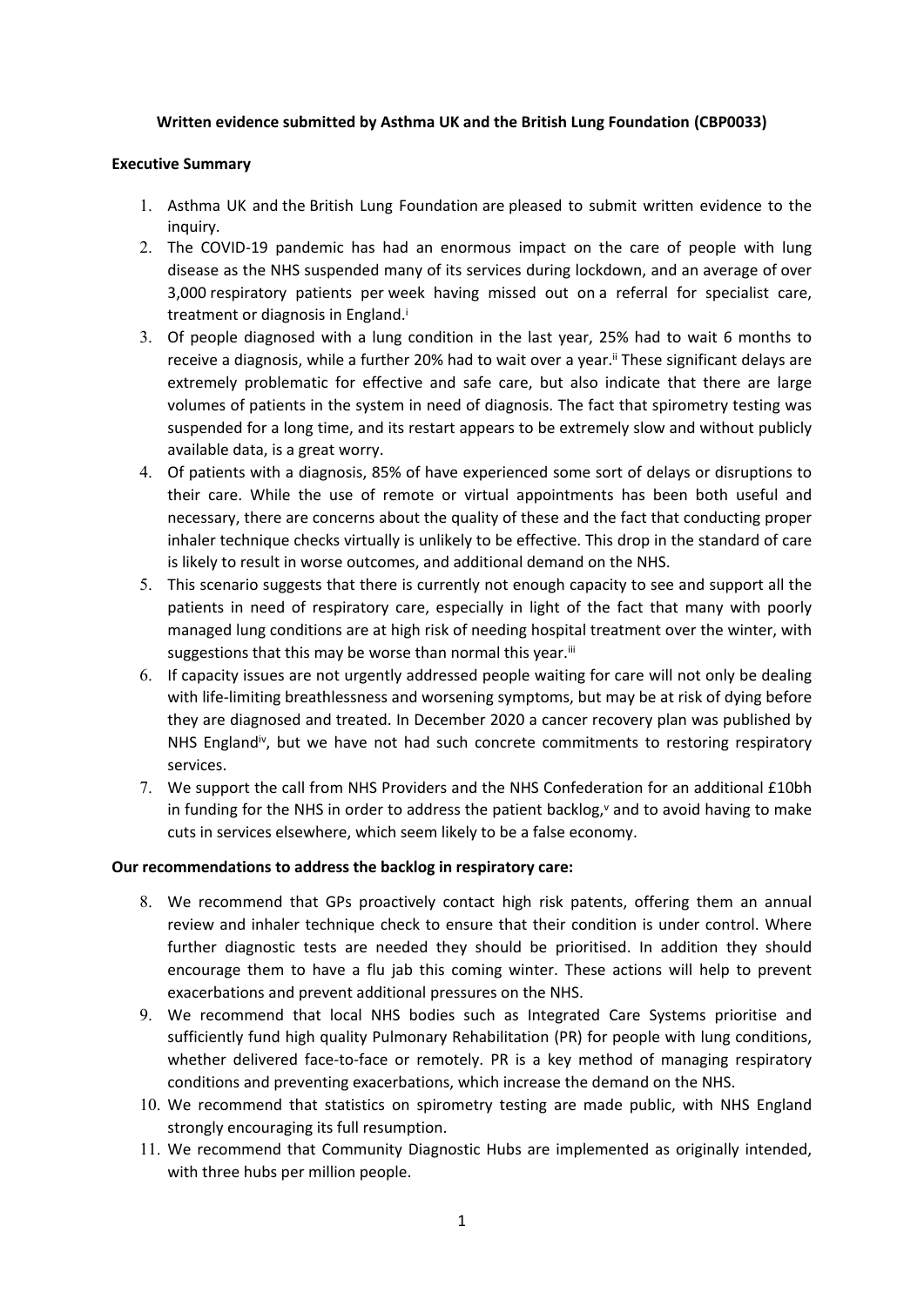- 12. We recommend the government ensure NHS funding commitments for respiratory programmes in the Long Term Plan are honoured, and that extra funding is provided to help people manage their conditions at home.
- 13. We support the call from NHS Providers and the NHS Confederation for an additional £10bh in funding for the NHS in order to address the patient backlog, $\vec{v}$  and to avoid having to make cuts in services elsewhere, which seem likely to be a false economy.
- 14. We recommend the government continues to fund research monitoring levels of long COVID in the general population and provides adequate funding for specialist and mainstream services to meet the needs of people experiencing symptoms long term.
- 15. To effectively deal with the backlog of care, we recommend that NHS England publish a respiratory recovery plan, complete with targets, similar to the cancer recovery plan published by NHS England.
- 16. We recommend that the national breathlessness pathway be introduced nationally by NHSE as soon as possible, compete with waiting time standards and incentives for speeding up the diagnosis and treatment pathway, as is the case with cancer treatment.

#### **About Asthma UK and British Lung Foundation**

- 17. Building on existing collaboration, in January 2020 Asthma UK and the British Lung Foundation merged to become the Asthma UK and British Lung Foundation Partnership. Both retain individual identities and have different service channels to obtain insights from the lived experience of beneficiaries living with a lung condition.
- 18. Every 10 seconds someone has a potentially life-threatening asthma attack and three people die every day. Tragically the majority of these could be prevented, whilst others suffer with asthma so severe current treatments don't work. This must change. That's why Asthma UK exists. We work to stop asthma attacks and, ultimately cure asthma by funding world leading research and scientists, campaigning for improved care and supporting people with asthma to reduce their risk of a potentially life-threatening asthma attack.
- 19. The British Lung Foundation offers hope, help and a voice for people with all lung conditions, including COPD, bronchiectasis and pulmonary fibrosis. Our research finds new treatments and cures. We help people who struggle to breathe to take control of their lives. And together, we're campaigning for better lung health so that one day everyone can breathe clean air with healthy lungs.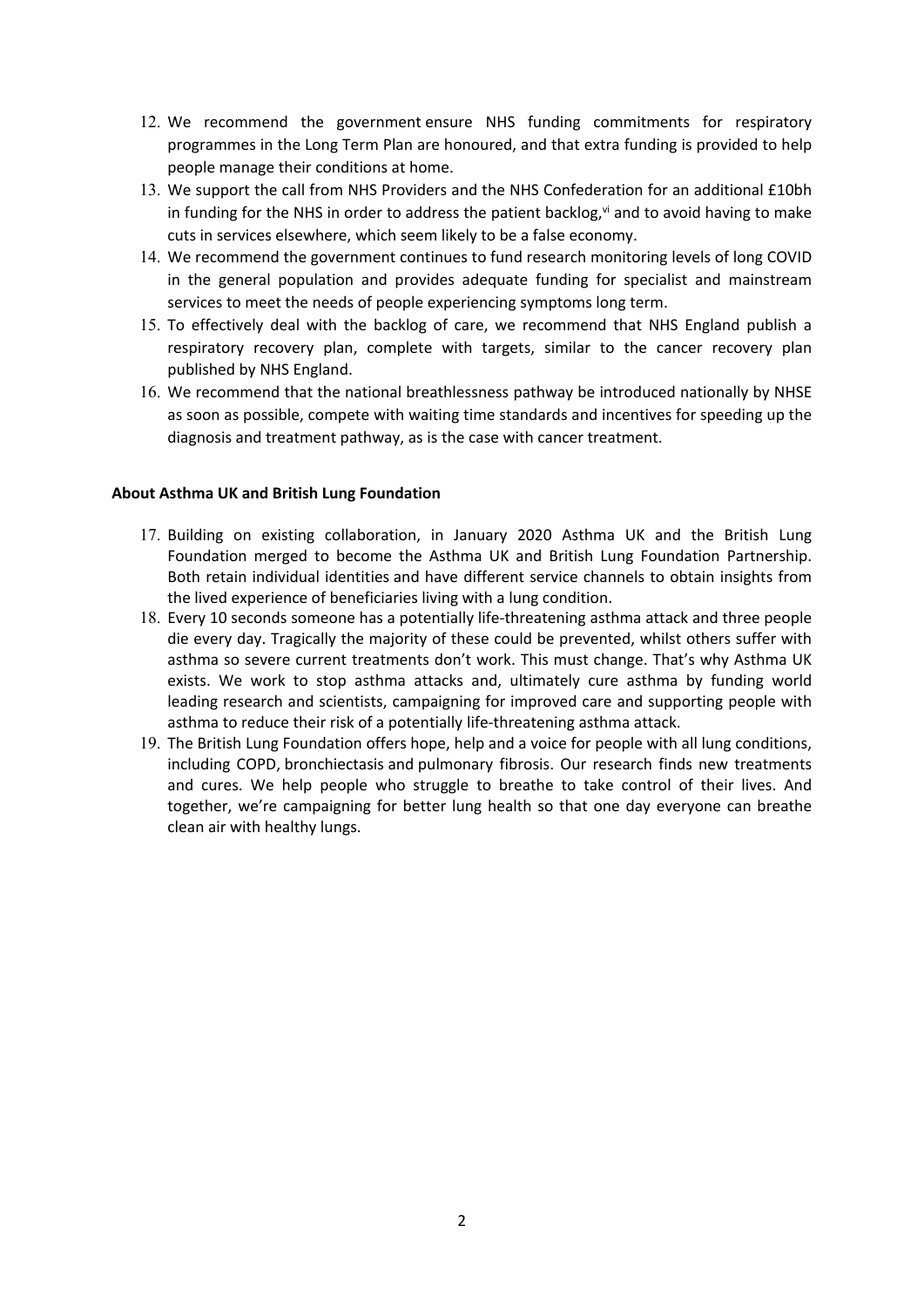# **What is the anticipated size of the backlog and pent-up demand from patients for different healthcare services including, for example, elective surgery; mental health services; cancer services; GP services; and more widely across the healthcare system?**

### **Delays in Diagnosis**

- 20. A survey of 4,752 people with lung conditions by the Taskforce for Lung Health found that a quarter of people diagnosed with lung conditions in the past year had to wait six months for a diagnosis.<sup>vii</sup> The survey also found that:
	- 1 in 5 (20%) of people had to wait longer than a year for a diagnosis last year
	- More than a fifth (23%) of people experienced symptoms of a lung condition for over a year before seeking a diagnosis
	- 1 in 5 people on waiting lists for care have been waiting for the care they need for more than a year
- 21. While COVID 19, and in particular the halting of spirometry testing, has contributed to these delays, it should be remembered that before the pandemic people who experienced worsening or particularly severe respiratory symptoms often had to wait a very long time to get referred to and seen by specialist teams, leaving them at risk of hospitalisation. Mortality rates for lung disease have not improved in the last decade and hospital admissions for lung disease have risen over the past seven years at three times the rate of all admissions generally and remain a major factor in winter pressures faced by the NHS.<sup>viii</sup>
- 22. The current backlog has added to this already poor situation, and services will be unable to support the number of people in need even if they return to pre-pandemic levels of capacity.

### **Delays in Care**

- 23. As a result of the pandemic, there have been 107,930 fewer hospital appointments for respiratory care in England compared with the average number seen each year. During the peak of the pandemic the number of expected appointments taking place was down by 85%.<sup>ix</sup>
- 24. A Taskforce for Lung Health survey of over 8,000 patients with lung disease found very much the same picture, with over a third of people having had their care delayed or cancelled during lockdown.<sup>x</sup> This could be a cancelled annual review, a delayed appointment to see a specialist, or not being referred for an essential test. Also, a quarter of people experienced worse symptoms as a result of care being delayed or because they avoided seeking treatment – due to worries about putting pressure on the NHS and fears around the spread of COVID-19.xi
- 25. An average of over 3,000 respiratory patients per week have missed out on a referral for specialist care, treatment or diagnosis in England.<sup>xii</sup> Overall, 85% of people have experienced some sort of delays or disruptions to their care.xill We have continued asking people with lung disease about interruptions to their care since July 2020, when in theory, services should have been getting back to normal, and 23.7% have had their care delayed or cancelled since July. xiv
- 26. This scenario suggests that there is currently not enough capacity to see and support all the patients in need of respiratory care. This includes significant numbers of new patients in need of a diagnosis, and those who are in the system but have had their treatment disrupted. If this is not urgently addressed people waiting for care will not only be dealing with life-limiting breathlessness and worsening symptoms, but may at risk of dying before they are diagnosed and treated.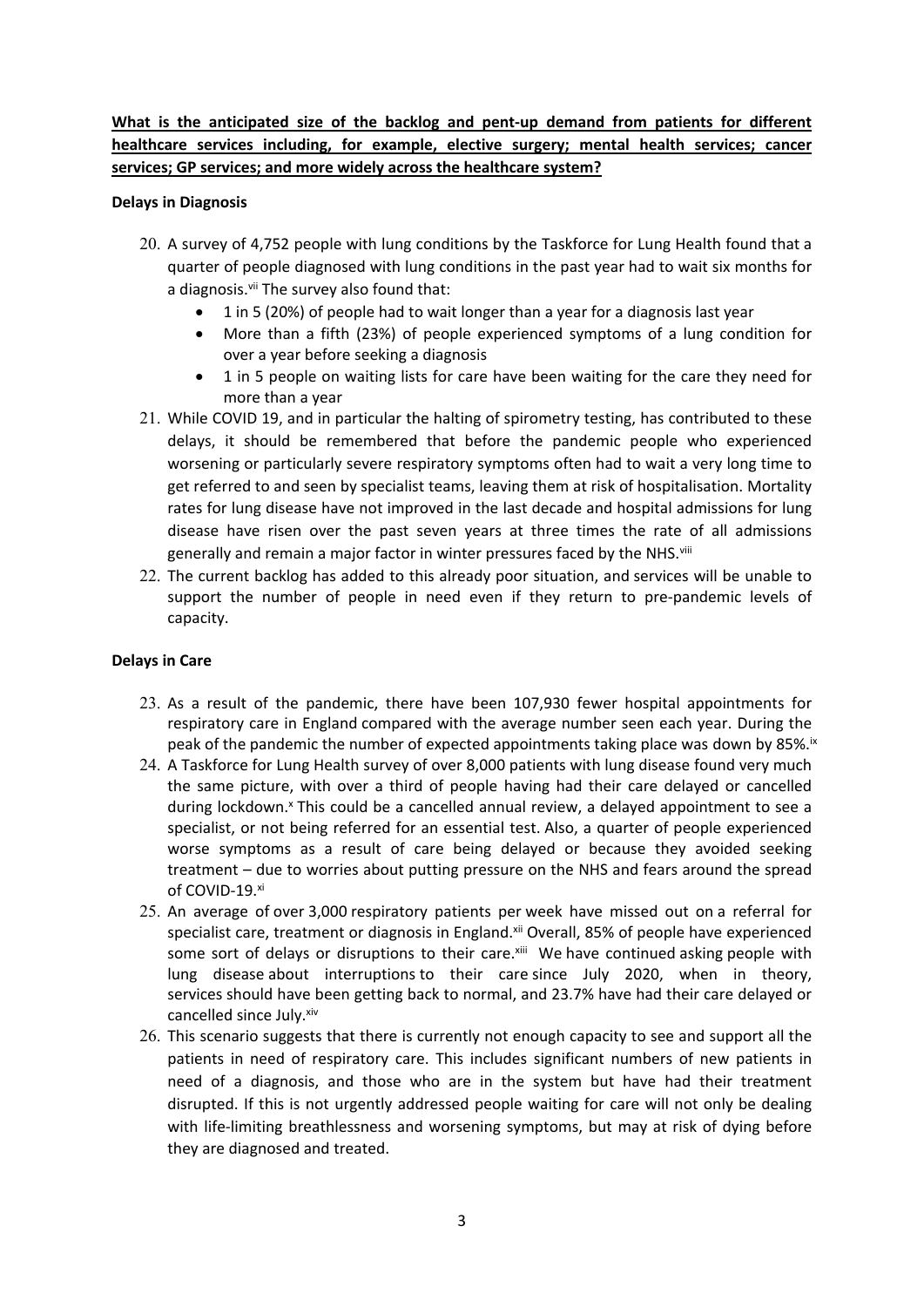- 27. For example, for people with conditions such as idiopathic pulmonary fibrosis, which has a life expectancy of three to five years after diagnosis, any delays in diagnosis could mean the difference between life and death as access to life-extending treatments is only possible after diagnosis.
- 28. In December 2020 a cancer recovery plan was published by NHS England, $x<sup>w</sup>$  but we have not had such concrete commitments to restoring respiratory services. In fact, because there is no standardised clinical pathway for diagnosing breathlessness and cough (which are the most common symptoms of lung disease), people with suspected lung conditions who see their GP have always been at risk of being misdiagnosed or left without a clear diagnosis. NHSE have been working on the Breathlessness Pathway for some time, but it is yet to be introduced.

#### **The Backlog impact on Primary care for respiratory patients**

- 29. The majority of routine asthma and COPD care takes place in primary care, so any disruption in services is likely to have a significant impact. Having a clear management plan, supported by health care professionals, is critical for ongoing COPD care, and access to primary care is evidenced to reduce emergency admissions for asthma, provide better patient outcomes, and reduce overall costs.xvi However, there continues to be a marked reduction in asthma related appointments within primary care,<sup>xvii</sup> with activity around half the expected levels for asthma, and even lower for all respiratory system diseases (which will include COPD).
- 30. Research<sup>xviii</sup> suggests that asthma annual reviews were 29% below normal levels in April 2020, and recovered somewhat to 12% below normal levels by September 2020. COPD reviews dropped by 67% in April 2020, and were still down by 36% in September 2020.
- 31. Our own research with COPD patients (not yet published, please do not share), found that just over 55% had had to wait six months or more for a diagnosis. Of these, 18.3% had had to wait over a year, with 17% waiting over two years.
- 32. While the pandemic has resulted in fewer appointments within primary care overall, appointments coded for asthma or general respiratory have reduced to a greater extent than overall appointments. This suggests that there is a significant problem with people seeking proactive appointments, such as if their symptoms have deteriorated, as planned reviews cannot account for the reduced primary care activity levels.
- 33. Our 2020 Annual Asthma Survey shows that many people with asthma have had their regular care cancelled, and have had to adapt to the changing circumstances. Over half (57.2%) of people with asthma had a GP appointment conducted over the phone, while 18% had a hospital appointment conducted over the phone. There was in fact an 178% rise in telephone appointments from January to November 2020, and the rise in remote care shows that a level of routine remote respiratory management is possible.
- 34. However, there is also a question about the quality of remote or virtual appointments. Our 2020 Asthma survey found that 47.7% of those having a remote appointment thought that they did not receive the same quality of care as a face-to-face appointment.<sup>xix</sup> Previous research<sup>xx</sup> has shown there is widespread variation in the quality of annual reviews, and we are concerned that these crucial appointments can be 'box-ticking exercises', especially when carried out remotely.
- 35. Despite these concerns, the use of remote consultation has clearly been a very necessary response to the pandemic, but certain key diagnostic tests and other procedures – such as spirometry or FeNO – cannot be done remotely (more on this below). The low uptake in video appointments compared to telephone appointments suggests that inhaler technique checks are likely to have been very rare, as the majority of these cannot be performed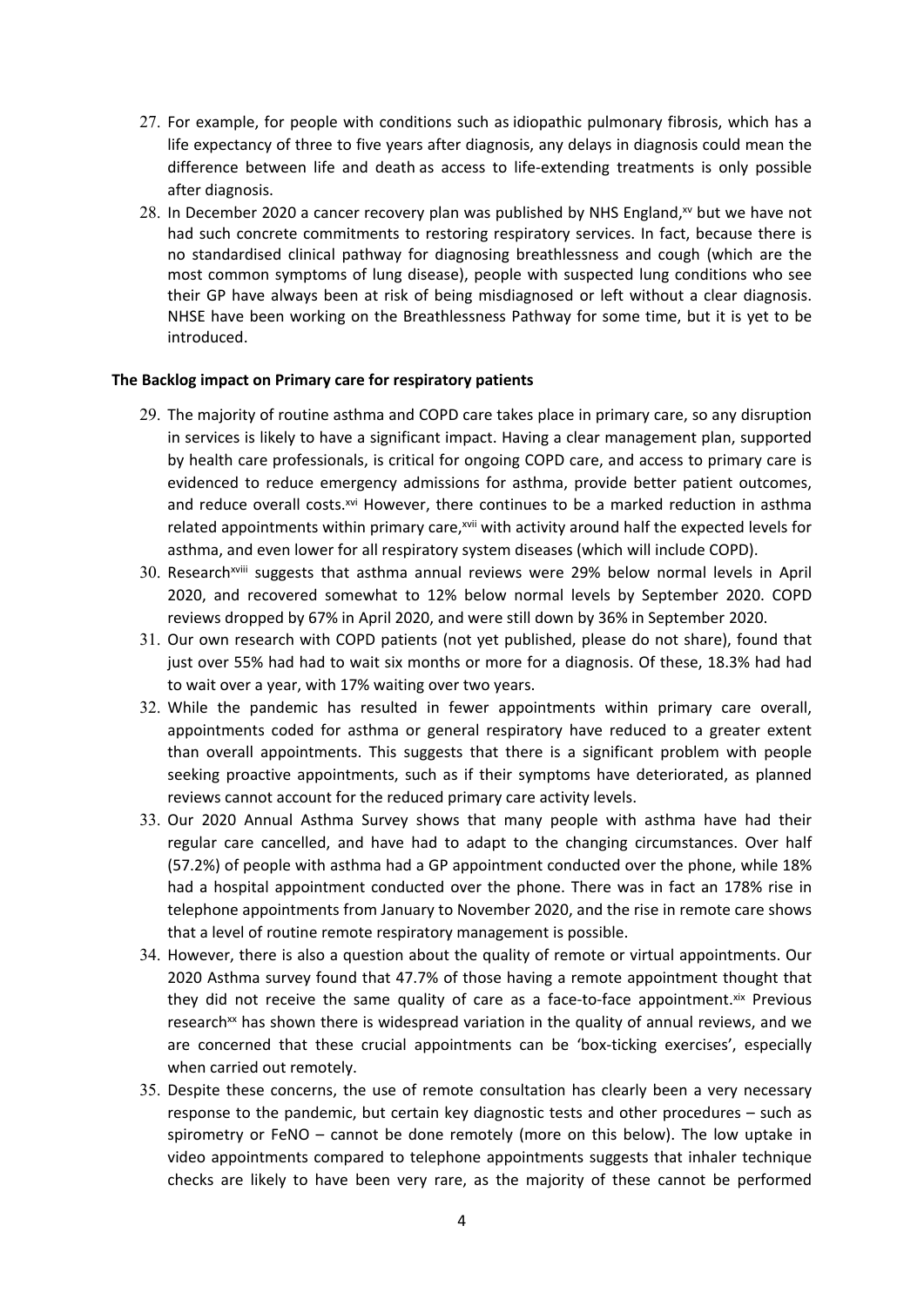adequately over the phone. Not being able to undertake these checks may add to the backlog for procedures and tests, and means that GPs and nurses are not able to identify patients who are at risk as a result of poor inhaler technique, something that is known to be an important issue.

*We recommend that GPs proactively contact high risk patents, offering them an annual review and inhaler technique check to ensure that their condition is under control. Where further diagnostic tests are needed they should be prioritised. In addition they should encourage them to have a flu jab this coming winter. These actions will help to prevent exacerbations and prevent additional pressures on the NHS.*

#### **The Backlog impact on referrals into secondary care**

- 36. As mentioned above, our survey found that 1 in 5 people diagnosed with respiratory conditions in the last year had been waiting for the care they need for more than a year.
- 37. A key area of backlog for respiratory care is the missed referrals to specialist care during the pandemic. This means that people with lung conditions may be missing out on access to diagnostics for more complex conditions and a chance to be on the best treatment for their condition. The Taskforce for Lung Health analysed this data during the first wave of the pandemic, and found out that on average, 3,399 patients missed out on urgent and routine referrals per week. They also found that nearly 2 in 5 (39%) of CCGs in England did not see a single appointment booking for respiratory conditions in May 2020, and 65% of CCGs had 5 or less bookings.<sup>xxi</sup> Referrals rates have now more or less recovered to pre-pandemic levels, but bookings (i.e. actually getting an appointment) are still much lower, at about half of pre pandemic levels.<sup>xxii</sup>
- 38. Bookings for respiratory care are still around two thirds below the baseline. This indicates that there is a very significant pinch point comes in accessing secondary care. This may be a result of large numbers of respiratory clinicians being redeployed to COVID wards, meaning they are unavailable for routine respiratory care. The fact that, in contrast to cancer, we do not have any waiting time standards for respiratory means that there is little incentive to speed up the process and guarantee appointments for people who need to be referred.

#### **The Backlog impact on Pulmonary rehabilitation**

- 39. Pulmonary rehabilitation (PR) has been dramatically affected by the pandemic. Face-to-face PR programmes were paused in March last year – with our October 2020 survey revealing that 36.2% of respondents had their PR classes cancelled in the intervening period.<sup>xxiii</sup>
- 40. However, some PR programmes moved online our survey found that 14.7% of respondents had accessed digital PR. Digital PR can, where appropriate expand access to PR and remove barriers to participation for some people, such as those too ill to travel. However, we are also concerned that the move to remote services has in some instances led to variation in the availability and quality of PR.
- 41. There is growing demand for PR, from people who have been shielding, people who have deconditioned and missed out on PR over the last year, and from people recovering from COVID or with long COVID. This backlog of unmet need is putting increasing pressure on those PR services which are currently open. NHSE have estimated that it would take around a year to clear the current backlog. This is based on national audit data (NACAP) which estimates around 11,500 people are assessed for PR in England every six months, so a six month pause in services could lead to a backlog of this size.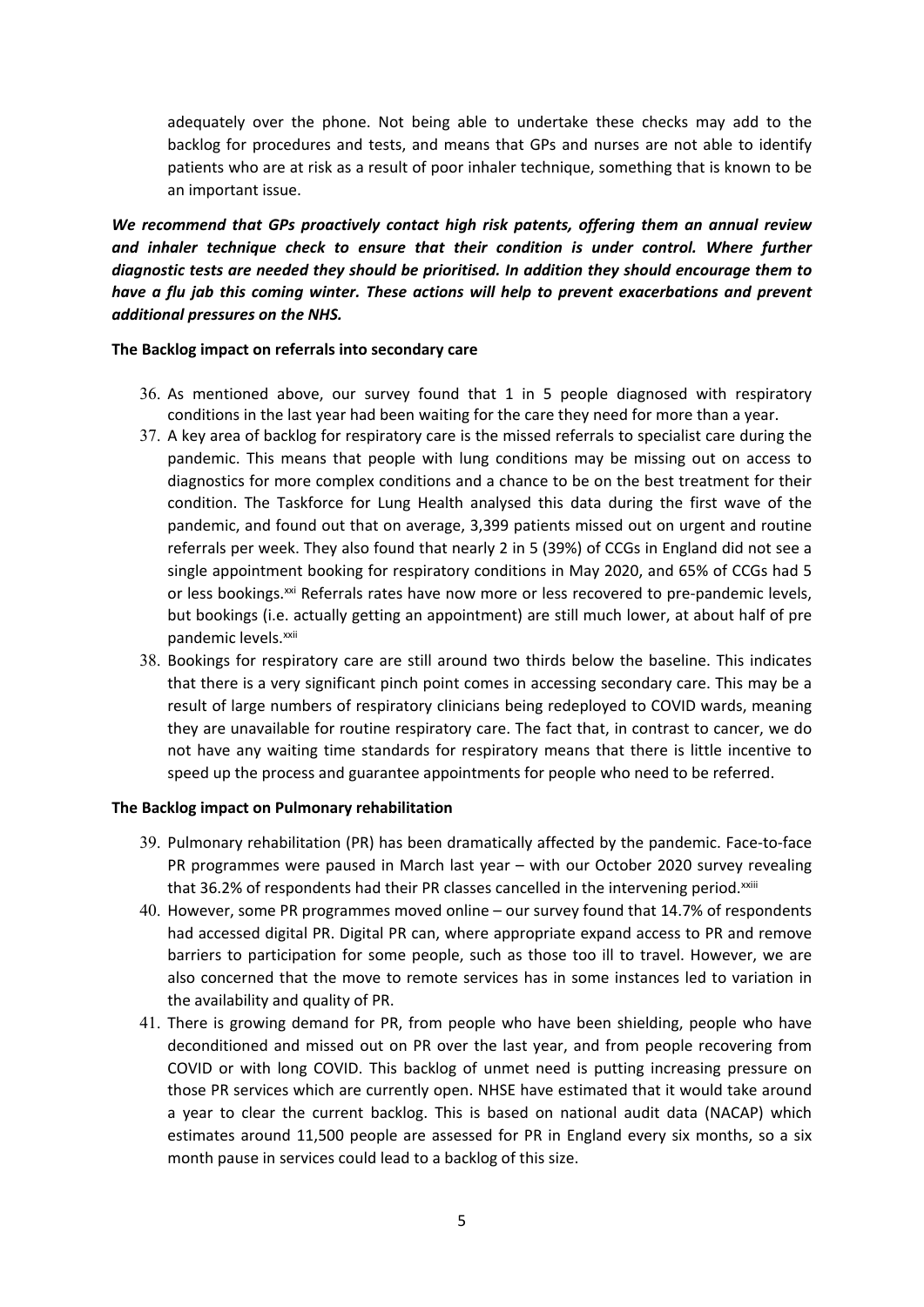*We recommend that local NHS bodies such as Integrated Care Systems prioritise and sufficiently fund high quality PR for people with lung conditions, whether delivered face-to-face or remotely. PR is a key method of managing respiratory conditions and preventing exacerbations, which increase the demand on the NHS.*

# **What capacity is available within the NHS to deal with the current backlog? To what extent are the required resources in place, including the right number of staff with the right skills mix, to address the backlog?**

- 42. As mentioned above, there have been 107,930 fewer hospital appointments for respiratory in England compared with the average number seen each year, and during the peak of the pandemic the number of expected appointments taking place was down by  $85\%$ <sup>xxiv</sup> This suggests that there is a large backlog of patients in need of diagnosis and treatment, and it is our view that the NHS is currently unlikely to have the capacity to deal with this backlog effectively.
- 43. This situation has been exacerbated by the fact that, despite not being an aerosol generation procedure (AGP), spirometry testing was stopped in primary care in 2020 because of fears that this test could be contributing to the spread of COVID infections. The Association for Respiratory Technology & Physiology estimate 20,000 spirometry tests and 15,000 full respiratory function tests are ordinarily performed in hospital every month in England.<sup>xxv</sup> Thi s will have resulted in thousands of people missing out on these vital diagnostic tests.
- 44. In 2021, NHS England convened a task & finish group to produce guidance  $xiv$  on how spirometry could be safely restarted in primary care, which was published in April 2021. Yet despite this, the resumption of spirometry is thought to be extremely slow and there is no publicly available data monitoring this restart. We are very concerned that the lack of any public data will further delay efforts to improve the situation.
- 45. When spirometry testing stopped, patients who were going through the system were diagnosed based upon their history alone and without any diagnostic test. This is far from ideal and is much less accurate than testing. It seems likely that for most patients who are currently being seen this remains the way in which they will be diagnosed, and represents a huge step backwards for respiratory treatment. With a higher chance of misdiagnosis, those patients who are lucky enough to be seen at the moment are more likely to be given incorrect care.

# *We recommend that statistics on spirometry testing are made public, with NHS England strongly encouraging its full resumption.*

46. Community Diagnostic Hubs, which are new 'one stop shops' for diagnosis, are part of the solution to addressing the backlog of patients waiting for comprehensive diagnostics, as they have the potential to relieve the capacity issues in diagnostics that is affecting both primary and secondary care. However, we need to see multi-year investment to support the Community Diagnostic Hubs. Local areas need to ensure they can secure the right workforce and provide access to the greatest numbers of patients, but our current understanding is that the Hubs will be rolled out at a much lower scale than original proposed in the Richards Review of Diagnostics.<sup>xxvii</sup> This proposed three hubs per million people, but our current understanding is that the Community Diagnostic Hubs roll out is planned at one hub per three million population  $-$  a significant reduction that seems likely to detract from their effectiveness. While no clear figures have been published, the last spending review in 2020 allocated £325 million of new investment 'in NHS diagnostics equipment to improve clinical outcomes'. This however is lower than the figure requested by NHSE when they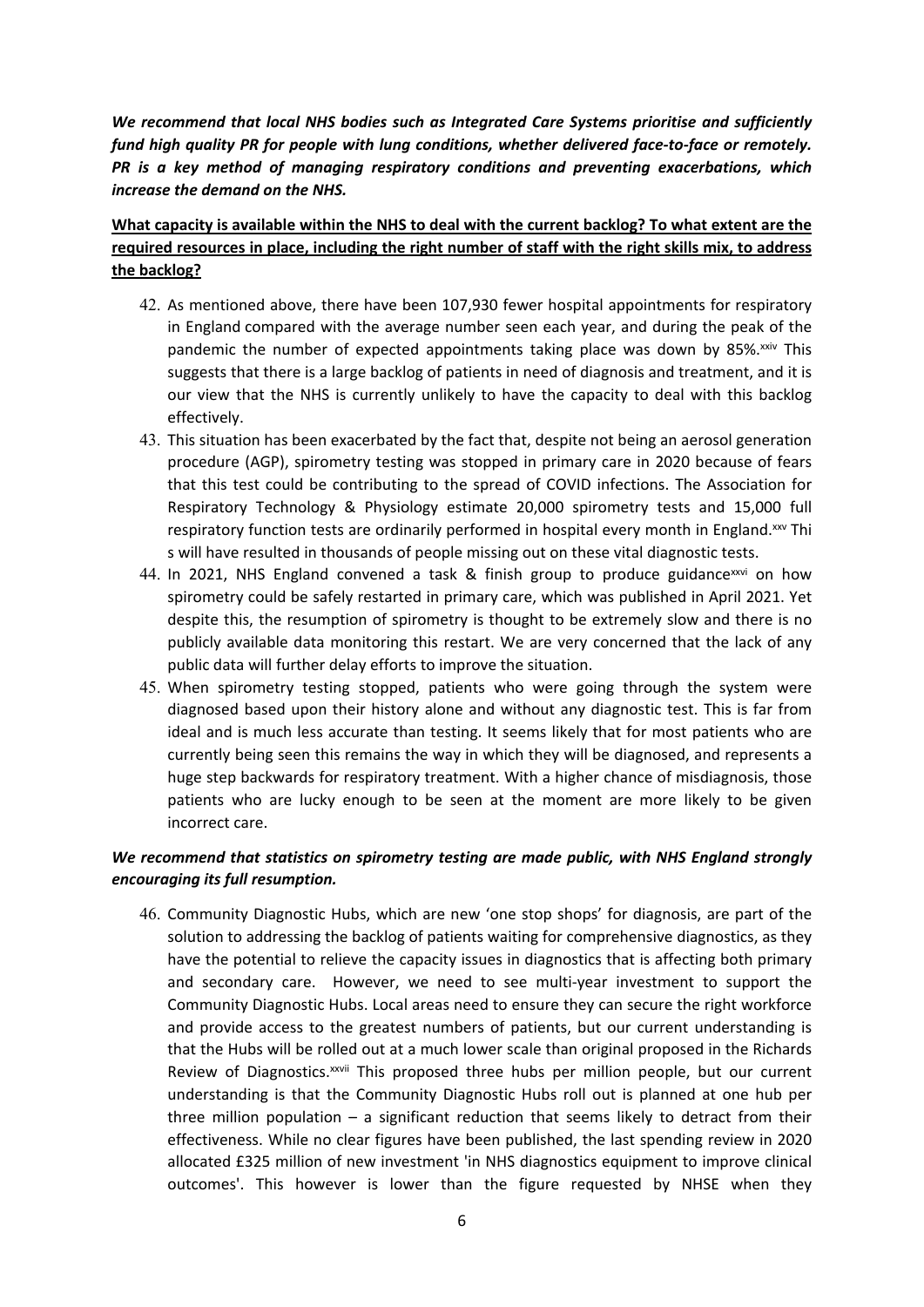commissioned Mike Richards' independent report (although it has not been published what that figure requested was). We are very concerned that this will hamper efforts to successfully address the significant backlog in respiratory care.

### *We recommend that Community Diagnostic Hubs are implemented as originally intended, with three hubs per million people.*

- 47. Spirometry needs to be delivered by staff with the correct skills and training, and there are concerns about this and staff shortages in this area. For example, results of The National COPD Audit in Wales found that only 54.3% of newly diagnosed patients had a FEV1/FVC ratio coded in their records, only 11.1% were coded as post bronchodilator FEV1/FVC ratio, and of those, only 8.5% had a result consistent with obstructive disease. This demonstrates a number of potential factors – poor performance, poor interpretation of the test results and poor ability to consider spirometry in the clinical context.<sup>xxviii</sup>
- 48. At present this responsibility falls to CCGs, but will transfer to ICS's in the near future. Given the reorganisation of the NHS and the potential underfunding of Community Diagnostic Hubs, we are concerned that workforce planning in this area will not receive the attention it deserves. There is also a need to support the PR workforce, especially in light of the significant number of people suffering from long COVID in addition to those with preexisting respiratory conditions. In addition to expanding and developing the workforce, the Chartered Society of Physiotherapy has highlighted the need to shape care around long term conditions for people of a working aid, in contrast to supporting people around one off or single events.xxix

# **How much financial investment will be needed to tackle the backlog over the short, medium, and long-term; and how should such investment be distributed? To what extent is the financial investment received to date adequate to manage the backlog?**

49. Lung disease costs the UK £11 billion every year, with £9.9 billion falling directly on the NHS and patients in private costs. Among the most costly conditions are COPD (£1.9 billion each year) and asthma (£3 billion).<sup>xxx</sup> The funding situation for respiratory care has similar shortfalls to the state of respiratory care itself; even before the pandemic there was a need for significant investment, and the current backlog has made that need all the more pressing.

#### **Honour NHS funding for respiratory commitments in the Long Term Plan**

- 50. In January 2019, NHS England published a new Long Term Plan for England, laying out what the health service will do over the next decade. Significantly, the plan made lung health a priority area for the first time. Over the next ten years, the NHS Long Term Plan aims to improve treatment and support for those with respiratory disease, with an ambition to transform services, treatment and outcomes to equal, or better, than international counterparts. This represented a huge step forward for people with lung disease, but it is now being put at risk if the plan cannot be delivered because of funding uncertainties.
- 51. Since the COVID-19 pandemic, some NHS funding which had been allocated for taking forward respiratory commitments in the Long Term Plan has been diverted away from services for people with lung disease and reprioritised elsewhere. For example, the Cardiovascular Disease and Respiratory Programme was allocated £8.4 million in NHS Long Term Plan funding for 2020 but over £3.5 million has been reprioritised to support people recovering from Long COVID.<sup>xxxi</sup> Although the Government provided NHS England with £3bn of additional funding in the Spending Review 2020, new analysis by the Health Foundation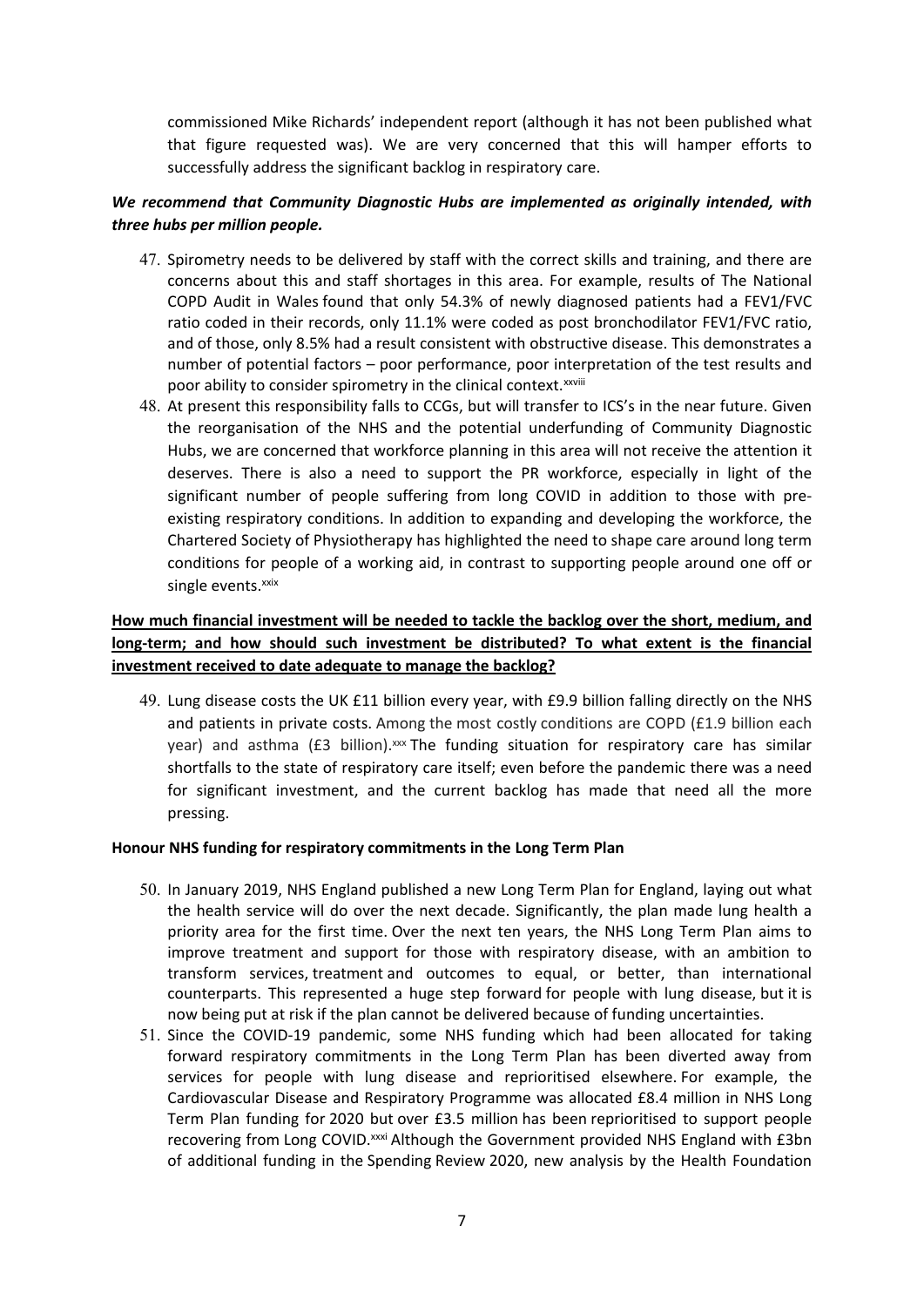indicates that delivering the Long Term Plan will require additional funding for NHS England of up to £10bn next year, reducing to £5bn from 2023/24. xxxii

52. The NHS Long Term Plan represented a huge step forward for people with lung disease. If implemented, it would deliver real change for the 1 in 5 of us living with a lung condition in the UK but it is now being put at risk if the plan can't be delivered because of funding uncertainties due to COVID-19. If we are to build on this opportunity to improve the lives of people with lung disease, then funding for respiratory commitments must be honoured so the plan can be delivered effectively, ensuring that people with lung disease can access the health services they need to keep them well and out of hospital. This is particularly important at a time when our health service is under immense pressure as we approach winter with COVID-19 still present.

### *We recommend the government ensure NHS funding commitments for respiratory programmes in the Long Term Plan are honoured, and that extra funding is provided to help people manage their conditions at home.*

*We support the call from NHS Providers and the NHS Confederation for an additional £10bh in* funding for the NHS in order to address the patient backlog, xxxiii and to avoid having to make cuts *in services elsewhere, which seem likely to be a false economy.*

#### **Additional funding to support people with post-COVID respiratory complications**

- 53. A survey by Asthma UK and the British Lung Foundation found that people recovering from mild-moderate COVID are struggling for weeks with symptoms, raising concerns that there is not adequate support for people who have not been in hospital with the illness. XXXIV In order to take on this added responsibility and support people with post-COVID complications, the Government needs to ensure that additional funding is made available for the NHS respiratory programme.
- 54. It is vital that existing resources are not diverted away from respiratory commitments in the Long Term Plan to support this new cohort of patients. Across the UK we estimate there are 5.4 million adults and children in the UK who are currently receiving treatment for asthma, and around 1.4 million adults diagnosed with COPD. $x_{xx}$  Supporting patients affected by COVID-19 will involve rehabilitation and it is expected that there will be significant demand for services such as pulmonary rehabilitation, which are already under resourced in some cases.
- 55. Pulmonary rehabilitation is one of the most effective and cost-effective interventions for people with lung conditions. It has proven success in increasing exercise capacity, reducing breathlessness and reducing levels of anxiety and depression. Making pulmonary rehabilitation more widely available than it is currently would bring significant financial savings for the NHS and social care. If everyone in England eligible under current NICE COPD guidelines was referred to pulmonary rehabilitation, over 26,600 hospital admissions and 100,000 bed days would be avoided. This could save NHS England up to £69 million every year.<sup>xxxvi</sup> We must commit to delivering high quality pulmonary rehab to everyone who can benefit from it, including both people living with COPD and those who need rehab post-COVID.

*We recommend the government continues to fund research monitoring levels of long COVID in the general population and provides adequate funding for specialist and mainstream services to meet the needs of people experiencing symptoms long term.*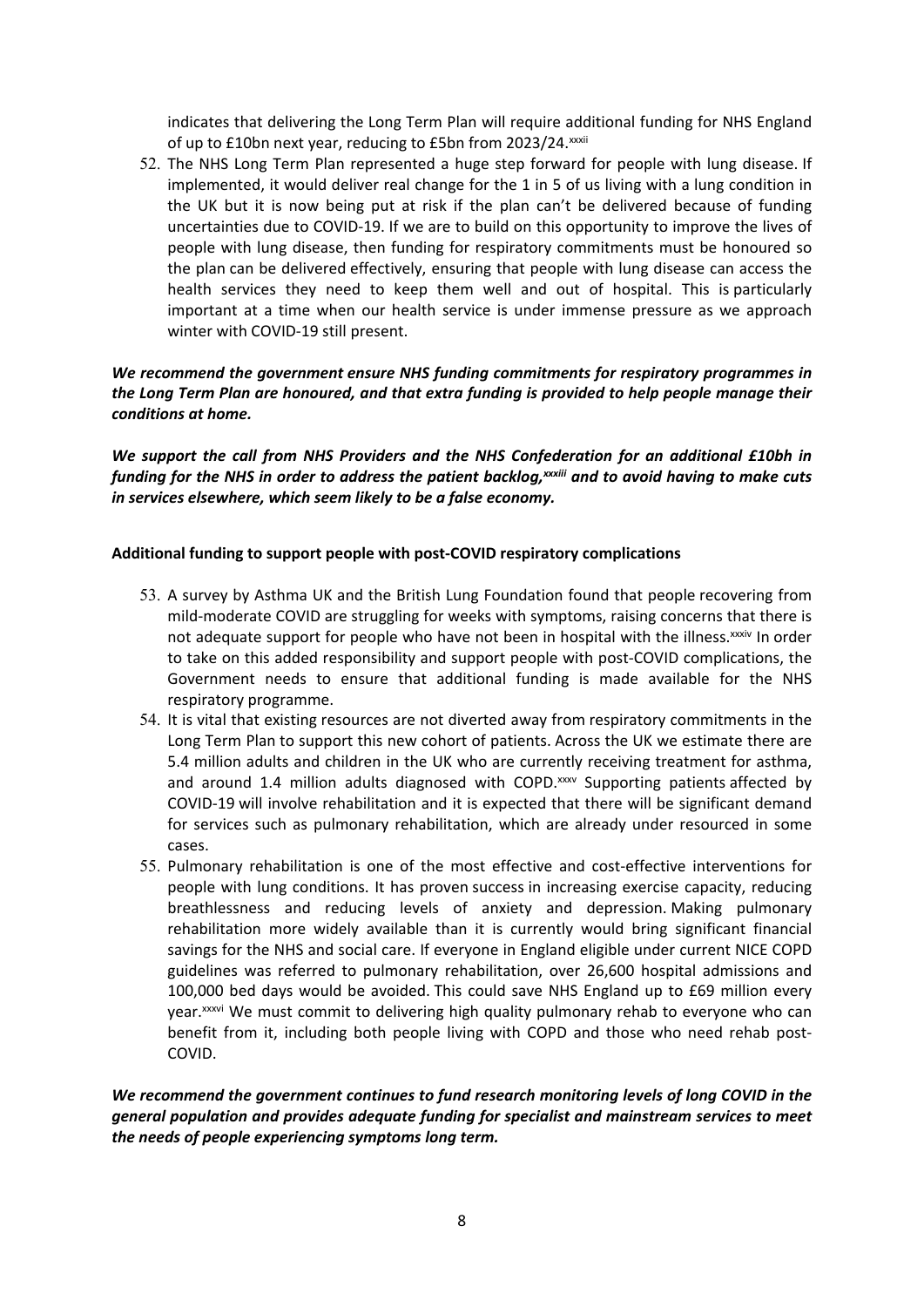# **How might the organisation and work of the NHS and care services be reformed in order to effectively deal with the backlog, in the short-term, medium-term, and long-term?**

56. As demonstrated above, respiratory outcomes were poor before the pandemic, with mortality rates for lung disease not having improved in the last decade. The backlog of care seems likely to make this situation worse.

# *To effectively deal with the backlog of care, we recommend that NHS England publish a respiratory recovery plan, complete with targets, similar to the cancer recovery plan published by NHS England.*

### **The introduction of the national breathlessness diagnosis pathway**

- 1. The national breathlessness diagnosis pathway has been under development for some time, and its swift introduction would enhance the NHS's ability to deal with the respiratory backlog. This would streamline the diagnosis process for patients and ensure that no one is misdiagnosed or mist in the system. We would also like to see waiting time standards and incentives for speeding up the diagnosis and treatment pathway, as is the case with cancer treatment.
- 2. Proper testing is part of this pathway, and as per NICE guidelines, it should be used for all patients presenting with breathlessness, chronic cough, regular sputum production, frequent winder 'bronchitis' and wheeze. It is known that spirometry and structured assessments can inform clinical judgement and provide more definitive diagnoses,<sup>xxxvii</sup> in the absence of a single diagnostic test for COPD.<sup>xxxviii</sup> Early diagnosis and treatment can slow disease progression and improve quality of life.<sup>xxxix</sup>
- 3. The proper use of this pathway across primary care will help ensure that all those with respiratory conditions are identified, diagnosed and helped to properly manage their condition. This is important for good patient outcomes, but also important for reducing demand on the NHS, with poorly managed lung conditions at high risk of needing hospital treatment over the winter, and suggestions that this may be worse than normal this coming winter.<sup>xl</sup>

### *We recommend that the national breathlessness pathway be introduced nationally by NHSE as soon as possible, compete with waiting time standards and incentives for speeding up the diagnosis and treatment pathway.*

# **What positive lessons can be learnt from how healthcare services have been redesigned during the pandemic? How could this support the future work of the NHS and care services?**

4. The Government should provide additional support to projects working alongside the Long Term Plan including the NHS@Home Programme which is looking to help people with respiratory disease manage their condition at home by distributing spirometers, peak flow monitors and oximeters where clinically appropriate to reduce unnecessary hospital admissions. Self management and some aspects of Pulmonary Rehabilitation are also part of this programme. This is a rare opportunity to test the delivery of home care at scale and establish new models of care which will have benefits for both patients and the NHS in years to come.

# **How effectively has the 111 call-first system for A&E Departments been? What can be done to improve this?**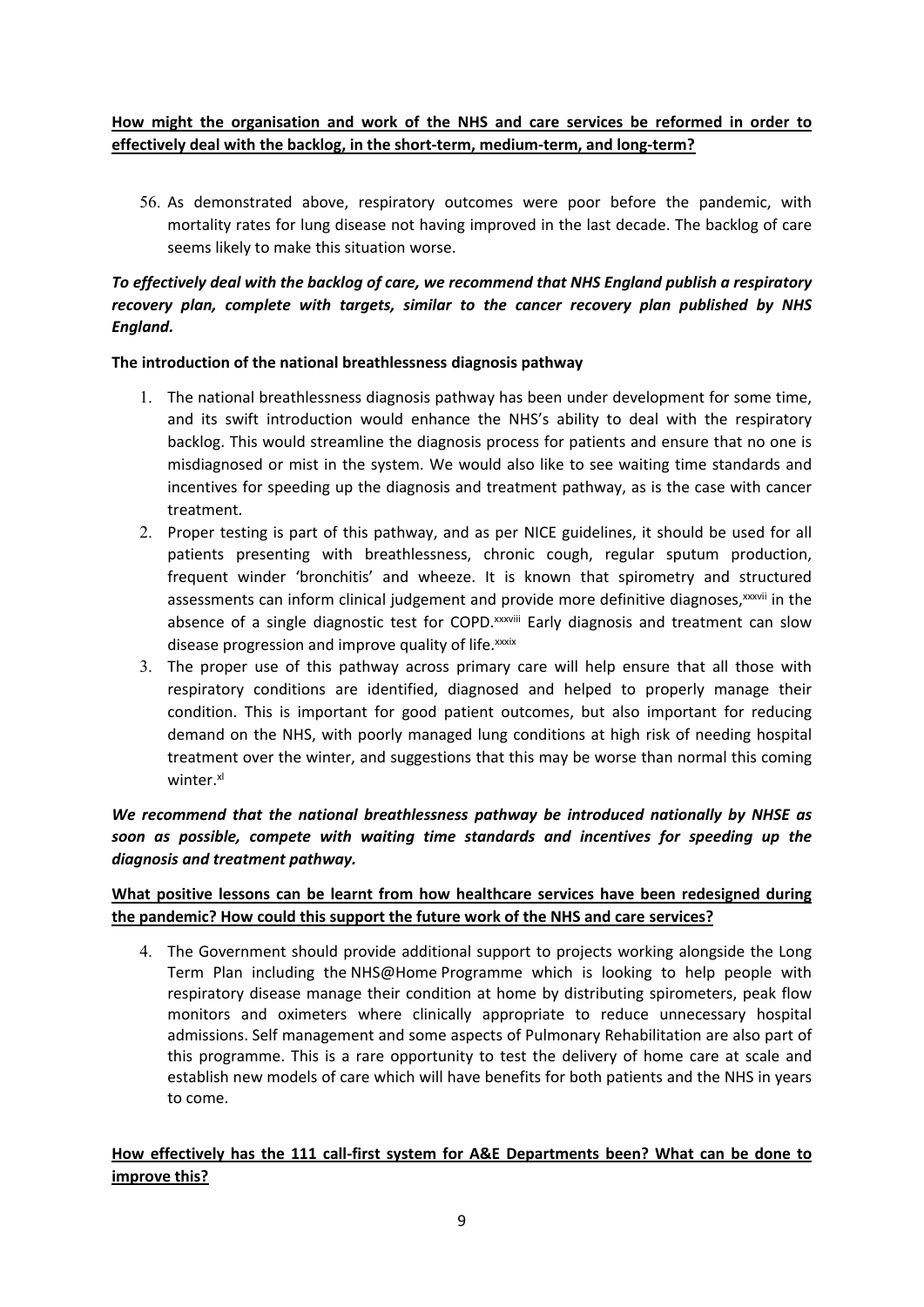#### No comments

### **What can the Department of Health & Social Care, national bodies and local systems do to facilitate innovation as services evolve to meet emerging challenges?**

No comments

# **To what extent is long-COVID contributing to the backlog of healthcare services? How can individuals suffering from long-COVID be better supported?**

Breathlessness is currently the second most prevalent symptom reported by those with Long COVID, experienced by 388,000 people.xli These patients will need care, potentially including diagnostic tests such as spirometry, the prescription of inhalers with inhaler technique checks, and possibly a referral for pulmonary rehabilitation. As already outlined, we have real concerns around the adequate provision of these services, and the prospect of the demand created by 388,000 additional patients is a daunting one. There is still more to understand about what interventions will best support people with Long COVID-related breathlessness and we would urge the Government to continue to fund research into this.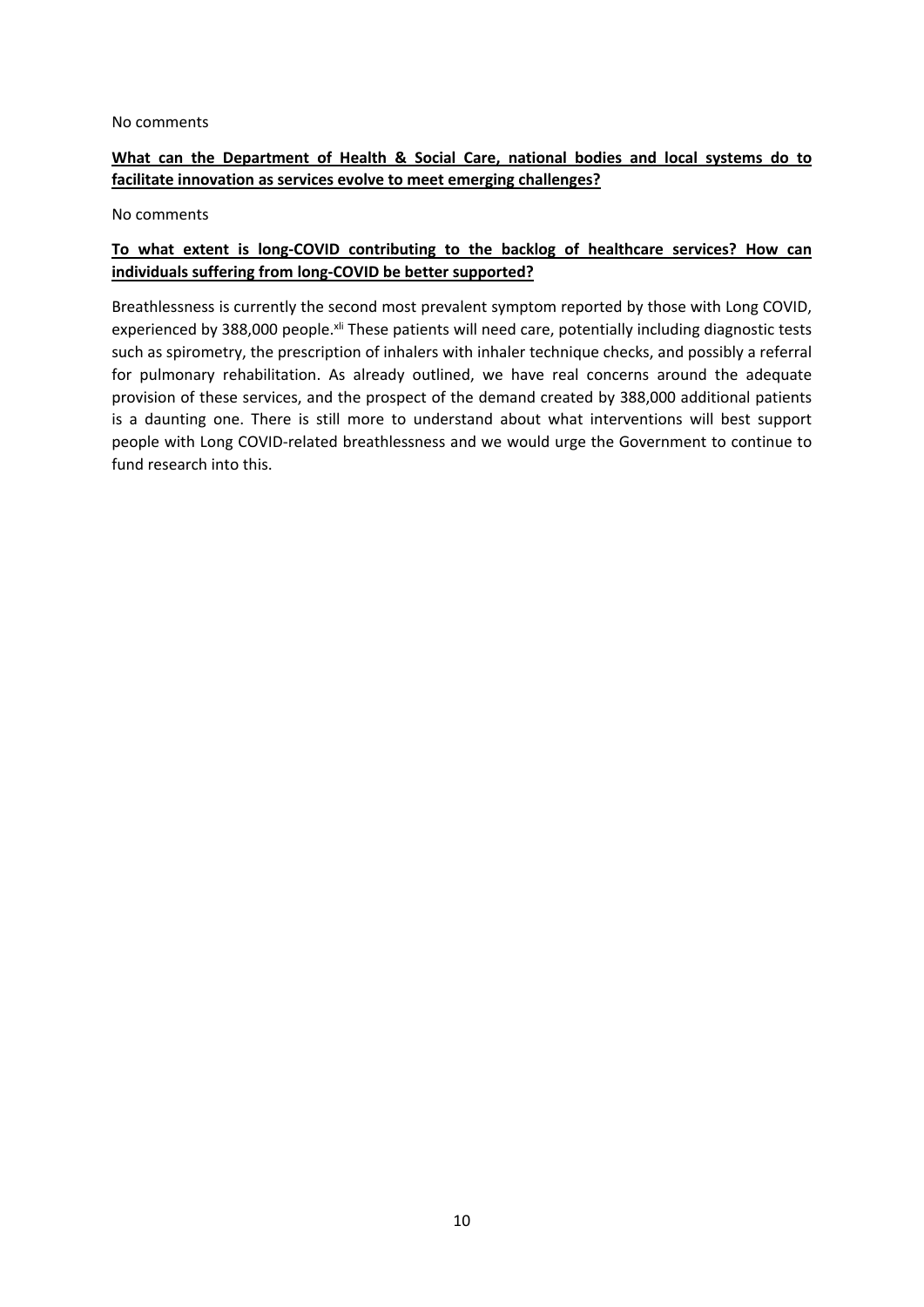vi [https://www.theguardian.com/society/2021/sep/02/nhs-needs-10bn-annual-boost-to-tackle-backlog-and](https://www.theguardian.com/society/2021/sep/02/nhs-needs-10bn-annual-boost-to-tackle-backlog-and-covid-cost)[covid-cost](https://www.theguardian.com/society/2021/sep/02/nhs-needs-10bn-annual-boost-to-tackle-backlog-and-covid-cost)

vii Data via an Asthma UK and British Lung Foundation Partnership survey of people with lung conditions. Survey ran from March 3<sup>rd</sup> – 10<sup>th</sup> 2021, and received 4, 730 respondents. 397 of these respondents were on a waiting list for either diagnostic tests, a procedure or a referral to specialist care.

viii British Lung Foundation (2017) Out in the cold – lung disease, the hidden driver of NHS winter pressure. Available from: <https://www.blf.org.uk/policy/out-in-the-cold>

ix The Taskforce for Lung Health, [https://www.respiratoryfutures.org.uk/news/lung-health-care-backlog](https://www.respiratoryfutures.org.uk/news/lung-health-care-backlog-reaches-100-000-hospital-appointments-according-to-the-taskforce/)[reaches-100-000-hospital-appointments-according-to-the-taskforce/](https://www.respiratoryfutures.org.uk/news/lung-health-care-backlog-reaches-100-000-hospital-appointments-according-to-the-taskforce/)

<sup>x</sup> Asthma UK and the British Lung Foundation surveyed 8495 people with lung conditions from 10 July to 15 July.

xi Ibid

xii Taskforce for Lung Health data analysis. Available from: [https://www.blf.org.uk/taskforce/get-in](https://www.blf.org.uk/taskforce/get-in-touch/media/patients-needing-urgent-care-for-lung-conditions)[touch/media/patients-needing-urgent-care-for-lung-conditions](https://www.blf.org.uk/taskforce/get-in-touch/media/patients-needing-urgent-care-for-lung-conditions)

xiii Asthma UK and the British Lung Foundation surveyed 8495 people with lung conditions from 10 July to 15 July.

xiv Asthma UK and the British Lung Foundation surveyed 6345 people with lung conditions from 10 October to 19 October 2020.

xv <https://www.england.nhs.uk/coronavirus/publication/cancer-services-recovery-plan/>

xvi <https://bjgp.org/content/66/650/e640>

xvii

[https://assets.publishing.service.gov.uk/government/uploads/system/uploads/attachment\\_data/file/1013301](https://assets.publishing.service.gov.uk/government/uploads/system/uploads/attachment_data/file/1013301/GPinHoursEngBulletin2021Wk33.pdf) [/GPinHoursEngBulletin2021Wk33.pdf](https://assets.publishing.service.gov.uk/government/uploads/system/uploads/attachment_data/file/1013301/GPinHoursEngBulletin2021Wk33.pdf)

xviii <https://www.medrxiv.org/content/10.1101/2021.01.06.21249352v2.full.pdf>

xix 2020 Asthma Survey, p17

xx <https://www.asthma.org.uk/58a0ecb9/globalassets/campaigns/publications/The-Great-Asthma-Divide.pdf>

xxi <https://www.blf.org.uk/taskforce/get-in-touch/media/patients-needing-urgent-care-for-lung-conditions>

xxii <https://digital.nhs.uk/dashboards/ers-open-data>

 $x^{\text{xiii}}$  Asthma UK and British Lung Foundation survey,  $10^{\text{th}} - 19^{\text{th}}$  October 2020, over 6,000 respondents in total. Filtered for those with PR in their care, 483 respondents to Q) How have your PR classes been affected.

xxiv The Taskforce for Lung Health, [https://www.respiratoryfutures.org.uk/news/lung-health-care-backlog](https://www.respiratoryfutures.org.uk/news/lung-health-care-backlog-reaches-100-000-hospital-appointments-according-to-the-taskforce/)[reaches-100-000-hospital-appointments-according-to-the-taskforce/](https://www.respiratoryfutures.org.uk/news/lung-health-care-backlog-reaches-100-000-hospital-appointments-according-to-the-taskforce/)

xxv Association for Respiratory Technology and Physiology, Respiratory function testing during endemic COVID-19. 2020. Available

at: https://www.artp.org.uk/write/MediaUploads/Standards/COVID19/Respiratory\_Function\_Testing\_During [Endemic\\_COVID\\_V1.5.pdf](https://www.artp.org.uk/write/MediaUploads/Standards/COVID19/Respiratory_Function_Testing_During_Endemic_COVID_V1.5.pdf)

xxvi [https://www.artp.org.uk/write/MediaUploads/Standards/COVID19/ARTP\\_PCRS\\_spiro\\_re-start\\_FINAL2.pdf](https://www.artp.org.uk/write/MediaUploads/Standards/COVID19/ARTP_PCRS_spiro_re-start_FINAL2.pdf) xxvii [https://www.england.nhs.uk/wp-content/uploads/2020/11/diagnostics-recovery-and-renewal](https://www.england.nhs.uk/wp-content/uploads/2020/11/diagnostics-recovery-and-renewal-independent-review-of-diagnostic-services-for-nhs-england-2.pdf)[independent-review-of-diagnostic-services-for-nhs-england-2.pdf](https://www.england.nhs.uk/wp-content/uploads/2020/11/diagnostics-recovery-and-renewal-independent-review-of-diagnostic-services-for-nhs-england-2.pdf)

xxviii <https://www.rcplondon.ac.uk/projects/outputs/primary-care-audit-wales-2015-17-planning-every-breath> xxix <https://www.csp.org.uk/news/2021-08-26-have-your-say-physio-workforce-needed-england>

xxx <https://www.blf.org.uk/policy/economic-burden>

<sup>&</sup>lt;sup>i</sup> Taskforce for Lung Health data analysis. Available from: [https://www.blf.org.uk/taskforce/get-in](https://www.blf.org.uk/taskforce/get-in-touch/media/patients-needing-urgent-care-for-lung-conditions)[touch/media/patients-needing-urgent-care-for-lung-conditions](https://www.blf.org.uk/taskforce/get-in-touch/media/patients-needing-urgent-care-for-lung-conditions)

ii [https://www.blf.org.uk/taskforce/press-release/1-in-3-people-with-lung-disease-end-up-waiting-longer](https://www.blf.org.uk/taskforce/press-release/1-in-3-people-with-lung-disease-end-up-waiting-longer-than-six-months-for-a-diagnosis)[than-six-months-for-a-diagnosis](https://www.blf.org.uk/taskforce/press-release/1-in-3-people-with-lung-disease-end-up-waiting-longer-than-six-months-for-a-diagnosis)

iii <https://www.express.co.uk/life-style/health/1484505/flu-season-winter-2021-prediction-evg>

iv <https://www.england.nhs.uk/coronavirus/publication/cancer-services-recovery-plan/>

<sup>v</sup> [https://www.theguardian.com/society/2021/sep/02/nhs-needs-10bn-annual-boost-to-tackle-backlog-and](https://www.theguardian.com/society/2021/sep/02/nhs-needs-10bn-annual-boost-to-tackle-backlog-and-covid-cost)[covid-cost](https://www.theguardian.com/society/2021/sep/02/nhs-needs-10bn-annual-boost-to-tackle-backlog-and-covid-cost)